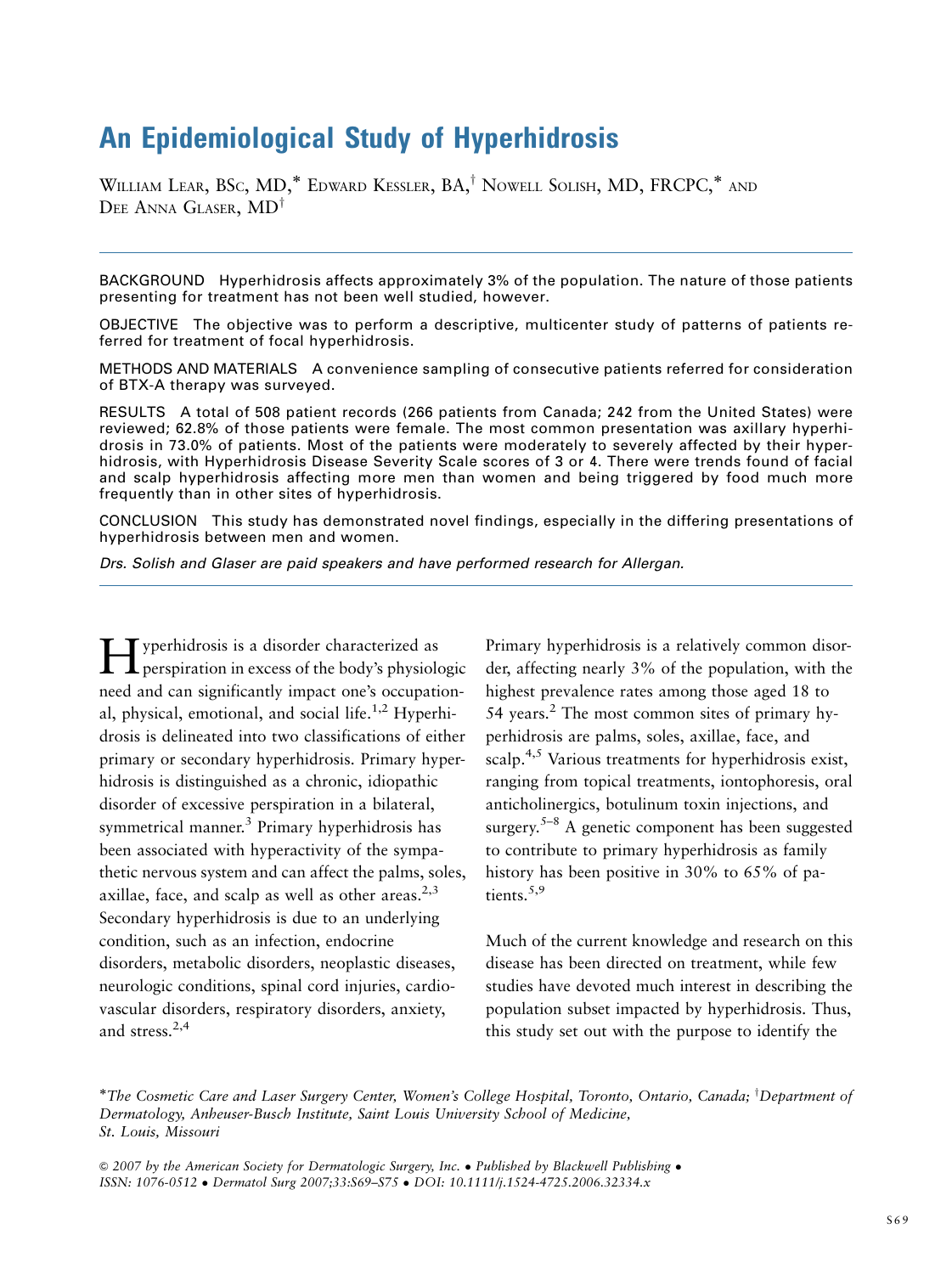nature of this population subset by identifying common trends and associations. This study was carried out across two clinical populations of Canada and the United States. A retrospective review was conducted on medical records of patients affected by hyperhidrosis that presented to either a specialty hyperhidrosis clinic or a university practice with interests in describing the most common presentations of hyperhidrosis and significant associations.

## **Methods**

We reviewed the medical records of patients presenting to an urban Canadian hyperhidrosis clinic and a Midwestern American outpatient dermatology clinic between July 2003 and December 2005 for diagnosis and treatment of hyperhidrosis. Information collected from the medical records includes the following: sex, sites of hyperhidrosis, age, date of birth, age of onset, aggravating factors, pre- or postpuberty onset, severity of disease on Hyperhidrosis Disease Severity Scale (HDSS), family history, handedness, tobacco or alcohol use, social status, general habitus, occupation, ethnicity, and past treatment. Data on ethnicity, occupation, social status, tobacco or alcohol use, and general habitus were not collected at the Canadian clinic.

The results were compiled using the Statistical Package for the Social Sciences (SPSS) and analyzed for descriptive statistics. The data were grouped into nominal categories for all variables, except HDSS and age, which were analyzed as ordinal variables. Chi-square statistics were used to test differences between men and women, age of onset, puberty onset, and sites of hyperhidrosis against all other variables. A significance threshold of  $p < .05$  was used to determine significance throughout this article.

## **Results**

In all, a total of 508 patient medical records were reviewed between the Canadian and American clinics (266 in Canada and 242 in the United States).

Taken as a whole, 62.8% of the patients were female, as 60.5% of those presenting to the Canadian clinic were female compared to 65.3% at the American clinic (Table 1). The mean age of the Canadian patients at date of consultation was 30.3

| <b>TABLE 1. Patient Demographics</b> |                         |             |                                  |  |
|--------------------------------------|-------------------------|-------------|----------------------------------|--|
|                                      | Clinic                  |             |                                  |  |
| Demographic                          | American<br>$(n = 242)$ | $(n = 266)$ | Canadian Combined<br>$(N = 508)$ |  |
| Sex (%)                              |                         |             |                                  |  |
| Female                               | 65.3                    | 60.5        | 62.8                             |  |
| Male                                 | 34.7                    | 39.5        | 37.2                             |  |
| Age at consult (years)               |                         |             |                                  |  |
| Mean                                 | 28.11                   | 30.3        | 29.3                             |  |
| SD                                   | 12.29                   | 10.0        | 11.1                             |  |
| Age of onset (years)                 |                         |             |                                  |  |
| Mean                                 | 14.05                   |             |                                  |  |
| Dominant handedness (%)              |                         |             |                                  |  |
| Left                                 | 8.1                     | 4.9         | 6.4                              |  |
| Site(s) of hyperhidrosis* (%)        |                         |             |                                  |  |
| <b>Axillary site</b>                 | 78.5                    | 68.0        | 73.0                             |  |
| Palmar                               | 47.9                    | 44.0        | 45.9                             |  |
| Plantar (soles)                      | 44.6                    | 38.0        | 41.1                             |  |
| Face or scalp                        | 23.6                    | 22.9        | 22.8                             |  |
| Groin                                | 12.4                    | 6.4         | 9.3                              |  |
| Additional <sup>†</sup>              | 13.6                    | 6.0         | 9.6                              |  |
| Severity on HDSS (%)                 |                         |             |                                  |  |
| 4                                    | 79.1                    | 35.0        | 55.2                             |  |
| 3                                    | 20.0                    | 47.7        | 35.0                             |  |
| $\overline{2}$                       | 0.9                     | 16.9        | 9.6                              |  |
| 1                                    | 0.0                     | 0.4         | 0.2                              |  |
| Family history (%)                   |                         |             |                                  |  |
| Positive                             | 47.5                    | 40.2        | 43.7                             |  |
| Negative                             | 35.0                    | 59.8        | 48.0                             |  |
| Unaware                              | 17.5                    |             |                                  |  |
| Past treatment (%)                   |                         |             |                                  |  |
| Over-the-counter                     | 83.9                    |             |                                  |  |
| Topical aluminum                     | 66.1                    | 73.7        | 70.1                             |  |
| chloride                             |                         |             |                                  |  |
| Oral anticholiner-                   | 11.1                    | 8.3         | 9.6                              |  |
| gic                                  |                         |             |                                  |  |
| Botulinum toxin                      | 8.3                     | 18.8        | 13.8                             |  |
| type A                               |                         |             |                                  |  |
| lontophoresis                        | 11.9                    | 10.5        | 11.2                             |  |
| Surgery                              | 0.4                     | 4.5         | 2.6                              |  |
| None                                 | 3.7                     | 18.8        | 11.6                             |  |

Each category does not exclude additional sites that may also be involved.

<sup>†</sup>Additional site(s) include patients presenting with (patients are included only once even if multiple sites affected): back, chest, abdomen, forearm, genitals, and lower extremities.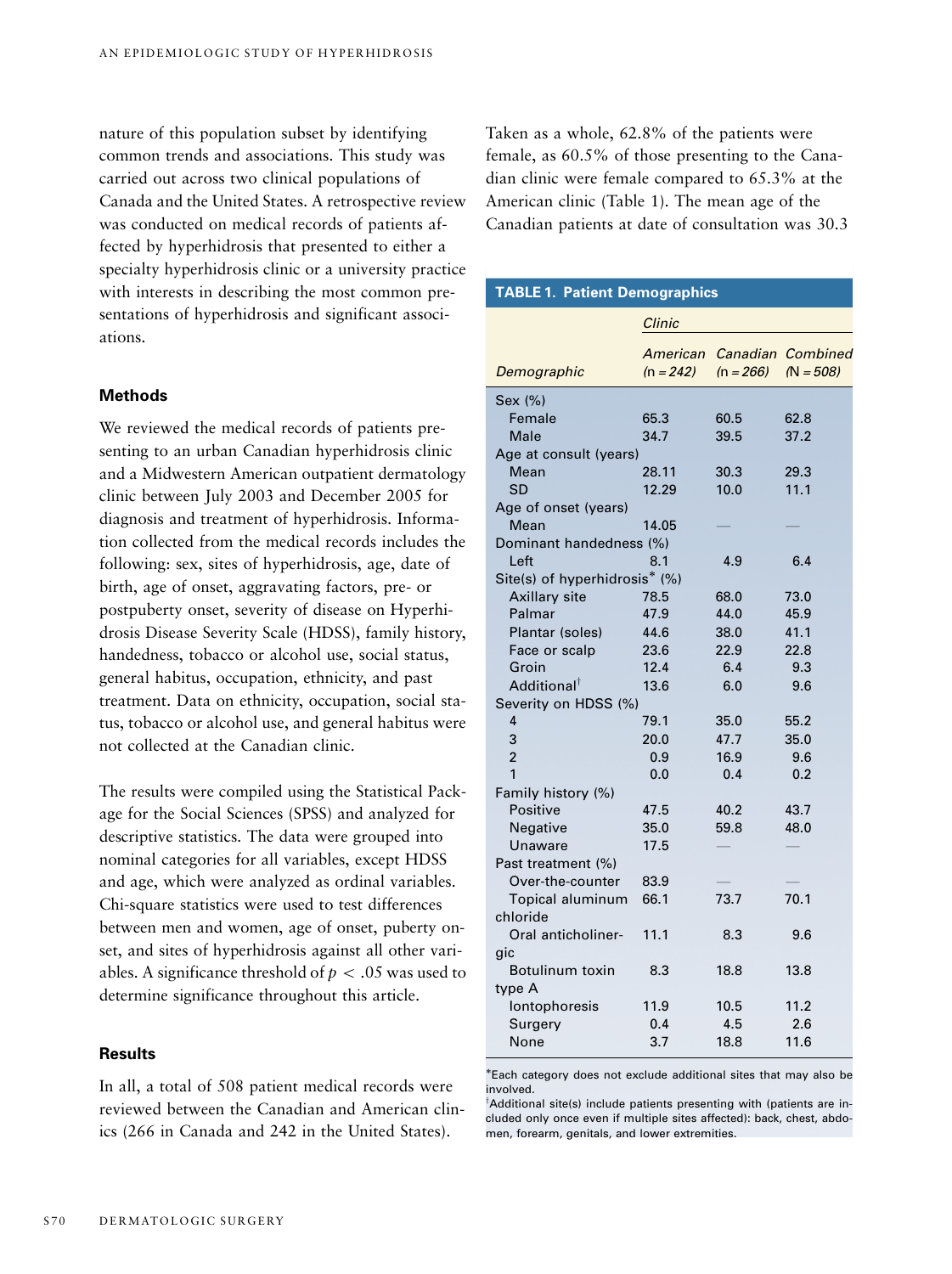years (SD, 10.0 years) whereas those presenting to the American clinic were a mean age of 28.1 years (SD, 12.29 years) with a median age of 25 years (see Table 1). The mean age of onset of hyperhidrosis for the American patients was 14 years (median, 13.0 years; SD, 8.25 years; see Table 1).

For both the American and the Canadian clinics, the most common affected sites were axillary, palmar, and plantar sites (Table 1). An overwhelming majority of the Canadian and American patients were moderately or severely affected by hyperhidrosis, rating their disease as either 3 or 4 on the HDSS (Table 1).

Many patients noted a positive family history, with 43.7% of the pooled patient population reporting a relative to be affected by hyperhidrosis (Table 1). Most patients of either nationality had tried some form of treatment before the consult visit, such as topical aluminum chloride ( $AICI_3$ ; 70.1% of the combined clinics) or botulinum toxin type A subcutaneous injections (13.8% of the combined clinics; see Table 1). Only 6.4% of the combined clinics' patients reported left-handedness, with 4.9% of the Canadian patients indicating left-handedness compared to 8.1% of the American patients (see Table 1).

An overwhelming majority of the American patients were Caucasian (87.9%), followed by African-Americans (8.4%), Asians (1.7%), Hispanics (0.8%), Indian (0.8%), and other (0.4%; Table 2). The American patient population was divided categorically as (in order of descending frequency): students, business workers, professionals, home workers, laborers, retirees, disabled persons, travelers, security, and unemployed persons (Table 2). Some of the most common aggravating factors reported by patients of either clinic were stress, heat, and exercise (Table 3).

Several factors were noted to be significant in the associations of affected site(s) with gender and aggravating factors in both the Canadian and the American clinics. In both countries, it was noted that

| <b>TABLE 2. Ethnicity and Occupation*</b>              |      |
|--------------------------------------------------------|------|
| Ethnicity (%)                                          |      |
| Caucasian                                              | 87.9 |
| African-American                                       | 8.4  |
| Asian                                                  | 1.7  |
| Hispanic                                               | 0.8  |
| Indian                                                 | 0.8  |
| Other                                                  | 0.4  |
| Occupation (%)                                         |      |
| Student (elementary, high school,                      | 43.4 |
| college, or graduate)                                  |      |
| Business (business professionals, office               | 23.8 |
| workers, salesmen/women, accountants,                  |      |
| processors, representatives, designers,                |      |
| artists, receptionists, reporters, stylists,           |      |
| computer workers)                                      |      |
| Professional (teachers/professors, attorneys, 15.1     |      |
| physicians, nurses, professional assistants,           |      |
| therapists, researchers, administrators,<br>engineers) |      |
| Home (housewives, at-home mothers,                     | 5.0  |
| homemakers)                                            |      |
| Labor (construction, factory workers,                  | 4.2  |
| grocery workers, technicians, pipefitters)             |      |
| Retired                                                | 2.5  |
| Drive/travel (stewards/stewardess, couriers,           | 1.7  |
| truck drivers)                                         |      |
| Security (firemen/women, police officers,              | 1.7  |
| and security officers)                                 |      |
| Unemployed                                             | 1.2  |
| <b>Disabled</b>                                        | 0.84 |
|                                                        |      |

Data available for American clinic only.

men were significantly more likely to present with facial or scalp hyperhidrosis. Men presenting to the American clinic were also found to be significantly more likely to present with ''additional areas'' of hyperhidrosis than women (Table 4). "Additional areas'' refer to the back, chest, abdomen, forearm, genital, and lower extremities. In contrast, women presenting to the Canadian clinic were significantly more likely to have plantar hyperhidrosis than men, but at a rate similar to American women (Table 4). Also when considering isolated affected sites of hyperhidrosis, women in the American clinic were significantly more likely to present with isolated axillary hyperhidrosis than men. Moreover, women presenting to the Canadian clinic showed a trend to present more with axillary hyperhidrosis. This may have reflected the higher likelihood of women in the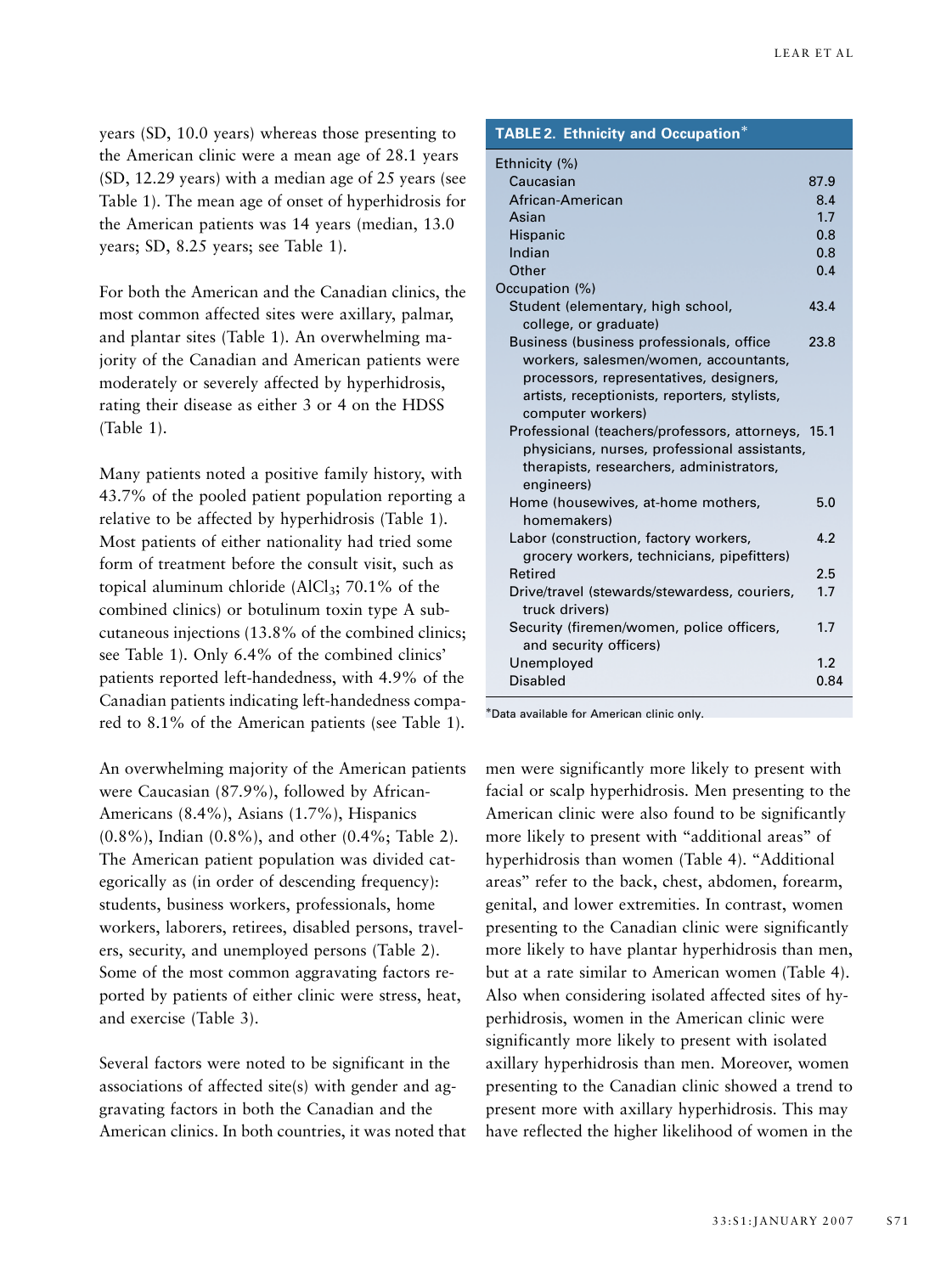| <b>TABLE 3. Aggravating Factors*</b>    |                         |                         |  |
|-----------------------------------------|-------------------------|-------------------------|--|
|                                         | Clinic                  |                         |  |
| Factor                                  | American<br>$(n = 242)$ | Canadian<br>$(n = 266)$ |  |
| Anxiety or stress                       | 75.2                    | 69.5                    |  |
| Heat                                    | 61.6                    | 64.7                    |  |
| Exercise                                | 55.4                    | 43.2                    |  |
| Food                                    |                         | 12.8                    |  |
| Sleep                                   | 16.5                    |                         |  |
| Other <sup><math>\dagger</math></sup>   | 14.5                    |                         |  |
| None                                    | 8.7                     |                         |  |
| Other <sup>†</sup> /no known<br>factors | 23.1                    | 24.1                    |  |

Data are reported as percent.

<sup>†</sup>Other aggravating factors refer to winter season, humidity, cold, caffeine, movement, sitting, clothing, writing, working, and social situations.

Canadian clinic to have already tried  $AICI<sub>3</sub>$  before consultation.

In the American clinic, patients that presented with hyperhidrosis of palms, soles (plantar), or a combination of palms and soles (palmoplantar) were significantly more likely to list stress and anxiety as aggravating factors. Patients that presented with facial and scalp hyperhidrosis were significantly more likely to list food, exercise, and heat as aggravating factors.

Other factors noted to be significant in the American clinic concerned family history of hyperhidrosis. Patients that presented with palmar, plantar, or palmoplantar hyperhidrosis were significantly more likely to have a positive family history of hyperhidrosis. Patients that reported the onset of hyperhidrosis before the age of 20 years were significantly more likely to have a positive family history of hyperhidrosis than those reporting the onset of hyperhidrosis after the age of 20 years old.

Also in the American clinic, patients presenting with axillary hyperhidrosis were significantly more likely to have a postpuberty onset of hyperhidrosis. In a similar manner, when considering isolated affected sites of hyperhidrosis, a postpuberty onset was significantly more likely in patients presenting with isolated axillary hyperhidrosis. In contrast, patients presenting with isolated palmoplantar hyperhidrosis were significantly more likely to have a prepuberty onset of hyperhidrosis.

# **TABLE 4. Cross-section of Site(s) of Hyperhidrosis and Hyperhidrosis Disease Severity Scale (HDSS) Scores by Sex**

|                               | Clinic                      |                              |                                 |                              |
|-------------------------------|-----------------------------|------------------------------|---------------------------------|------------------------------|
|                               | American                    |                              | Canadian                        |                              |
|                               | Male                        | Female                       | Male                            | Female                       |
| $Site^{\dagger}$              |                             |                              |                                 |                              |
| Axillary                      | 63/84 (75.0)                | 127/158 (80.4)               | 65/105 (61.9)                   | 116/161 (72.0)               |
| Palmar                        | 46/84 (54.8)                | 70/158 (44.3)                | 41/105 (39.0)                   | 76/161 (47.2)                |
| Face or scalp                 | $26/84$ (31.0) <sup>‡</sup> | $23/158$ (14.6) <sup>‡</sup> | $39/105$ $(37.1)^{\frac{1}{4}}$ | $20/161$ (12.4) <sup>‡</sup> |
| Plantar (soles)               | 37/84 (44.0)                | 71/158 (44.9)                | $27/105$ (25.7) <sup>‡</sup>    | $74/161$ (46.0) <sup>‡</sup> |
| Groin                         | 10/84 (11.9)                | 20/158 (12.7)                | 6/105(5.7)                      | 11/161(6.8)                  |
| Additional areas <sup>§</sup> | $18/84$ (21.4) <sup>‡</sup> | $15/158$ (9.5) <sup>‡</sup>  | 7/105(6.6)                      | 9/161(5.6)                   |
| <b>HDSS</b> score             |                             |                              |                                 |                              |
| 1 or 2                        | 1/77(1.3)                   | 1/158(0.7)                   | 30/105(28.6)                    | 16/161 (9.9)                 |
| 3 or 4                        | 76/77 (98.7)                | 157/158 (99.3)               | 75/105 (71.4)                   | 145/161 (90.1)               |

Data are reported as number (%).

<sup>†</sup>For each affected site, other sites may also be involved.

 $^{\ddagger}$ Statistically significant,  $p$ <.05.

<sup>s</sup>Additional areas include patients presenting with (patients are included only once even if multiple sites affected): back, chest, abdomen, forearm, genitals, and lower extremities.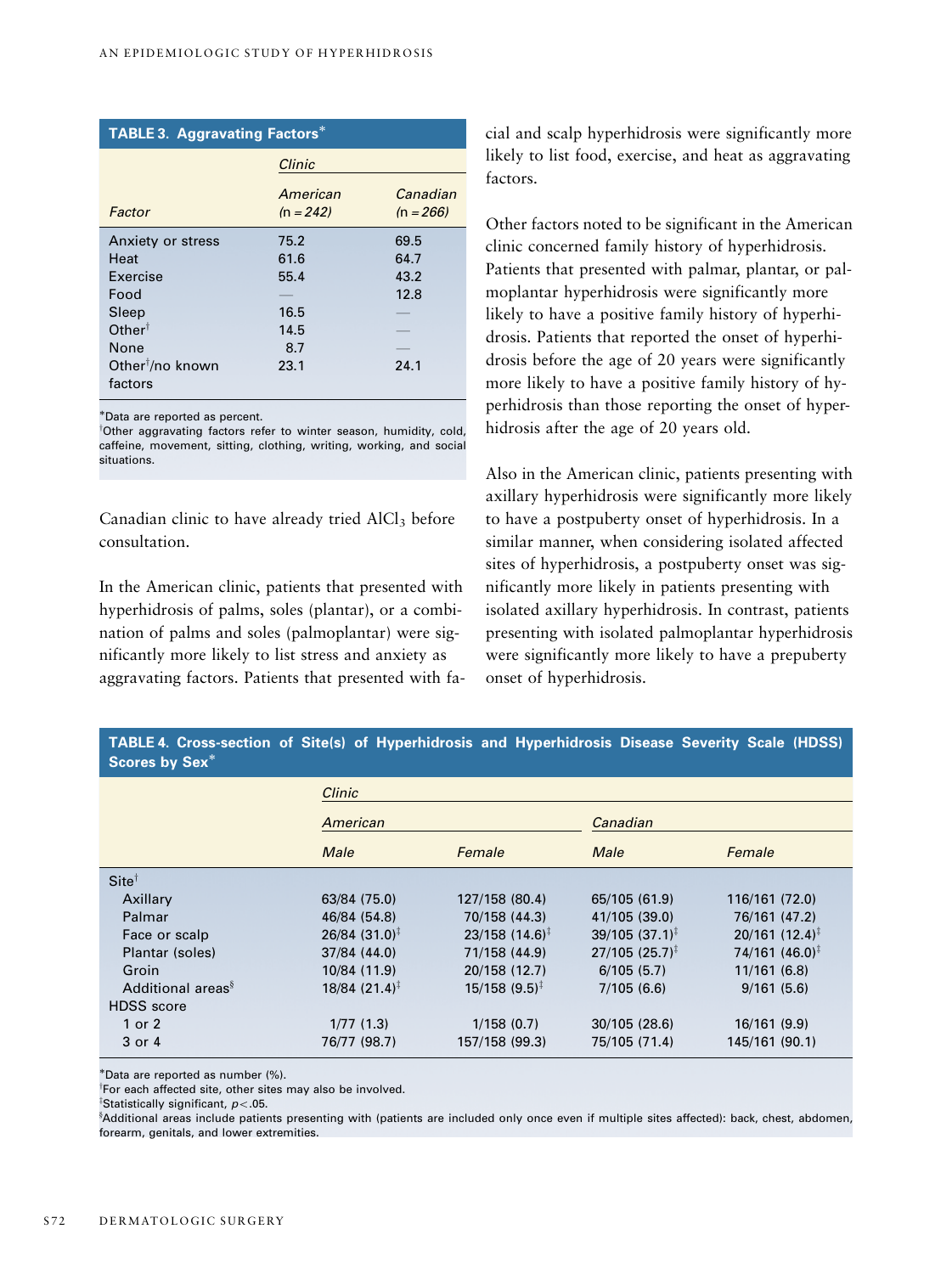## **TABLE 5. Cross-section of Site(s) of Hyperhidrosis by Age of Onset**

|                                                                                 | Age of onset (years)                                                                                            |                                                                                        |                                                               |  |
|---------------------------------------------------------------------------------|-----------------------------------------------------------------------------------------------------------------|----------------------------------------------------------------------------------------|---------------------------------------------------------------|--|
| $Site^{\dagger}$                                                                | $0 - 11$                                                                                                        | $12 - 19$                                                                              | $20 - 53$                                                     |  |
| Axillary<br>Palmoplantar<br>Palmar<br>Plantar (soles)<br>Face or scalp<br>Groin | 50 (27.2)<br>53 (58.2) <sup>‡</sup><br>59 $(51.8)^{\ddagger}$<br>59 $(55.7)^{\ddagger}$<br>17(37.0)<br>10(33.3) | $101(54.9)^{\ddagger}$<br>33 (36.3)<br>45 (39.5)<br>42 (39.6)<br>20(43.5)<br>18 (60.0) | 33 (17.9)<br>5(5.5)<br>10(8.8)<br>5(4.7)<br>9(19.6)<br>2(6.7) |  |
| Additional areas <sup>§</sup>                                                   | 10(31.3)                                                                                                        | 15 (46.9)                                                                              | 7(21.9)                                                       |  |

Data available for American clinic only. Data are reported as number (%).

<sup>†</sup>For each affected site, other sites may also be involved. For those patients with multiple affected sites, age of onset does not specify which site of hyperhidrosis occurred first and which occurred at a later date.

 $^{\ddagger}$ Statistically significant,  $p$ <.05.

 $^{\circ}$ Additional areas include patients presenting with (patients are included only once even if multiple sites affected): back, chest, abdomen, forearm, genitals, and lower extremities.

The younger age of onset group (before the age of 11 years) was significantly more likely to present with hyperhidrosis of the palms, soles, or combined palmoplantar sites. Patients reporting onset between the ages of 12 and 19 years were significantly more likely to present with axillary hyperhidrosis (Table 5).

Of those presenting to the Canadian locale, higher HDSS scores were seen in women, but the scores did not differ among sites of hyperhidrosis. HDSS scores were significantly higher among patients having tried prior treatments with aluminum chloride and oral therapies. Lower HDSS scores were significantly associated with no prior treatments (not shown). American men and women had similar HDSS scores, both higher than the Canadians, but did not significantly differ between the sexes.

## **Discussion**

The patient population in our study differed with the population described in the US prevalence study by Strutton and colleagues.<sup>2</sup> In particular, our study found an earlier mean age of onset of hyperhidrosis (14 years) compared that reported in the US prevalence study (25 years). Interestingly, the mean age of our patients presenting with hyperhidrosis was 29.3 years (28.1 years in the American clinic and 30.3 years in the Canadian clinic) in contrast to the study by Strutton and colleagues<sup>2</sup> in which the mean age of their study subjects was 40 years.

In addition, we encountered a more severely affected group of hyperhidrosis patients than expected in general. The majority of the patients presenting to the Canadian site reported a HDSS score of 3 whereas the majority of patients in the American clinic rated their hyperhidrosis with maximum severity (4 of 4) on the HDSS, which rates the disease as intolerable and always interferes in their life. This contrasts with the US prevalence study, which reported the majority of the responders with excessive sweating rated their disease as a 2 (tolerable, sometimes interferes) on the HDSS. The majority of the presenting patients to either clinic had received numerous therapies before consultation; such a population would be expected to have a higher HDSS score than an average hyperhidrosis patient in the community (see Table 1). The difference between the presenting patients in this study versus those screened in the study by Strutton and colleagues<sup>2</sup> may be due to our study patients actively seeking treatment for their condition while those described in the US prevalence study were assessed as the population at large.

This reasoning may also be extended to explain the higher percentage of patients in this study affected by axillary hyperhidrosis (73.0% of the combined clinic populations vs. 50.8% in the study by Strutton and coworkers<sup>2</sup> study). In addition, there was a difference in the presentation of sex in this study; female patients presented in higher frequencies in both the Canadian and the American sites, 62.8% of the combined clinics (Table 1). Strutton and colleagues<sup>2</sup> found no difference among sex and prevalence rates of hyperhidrosis, but noted the women report their hyperhidrosis to physicians at higher rates. In addition, a subgroup analysis of the Canadian patients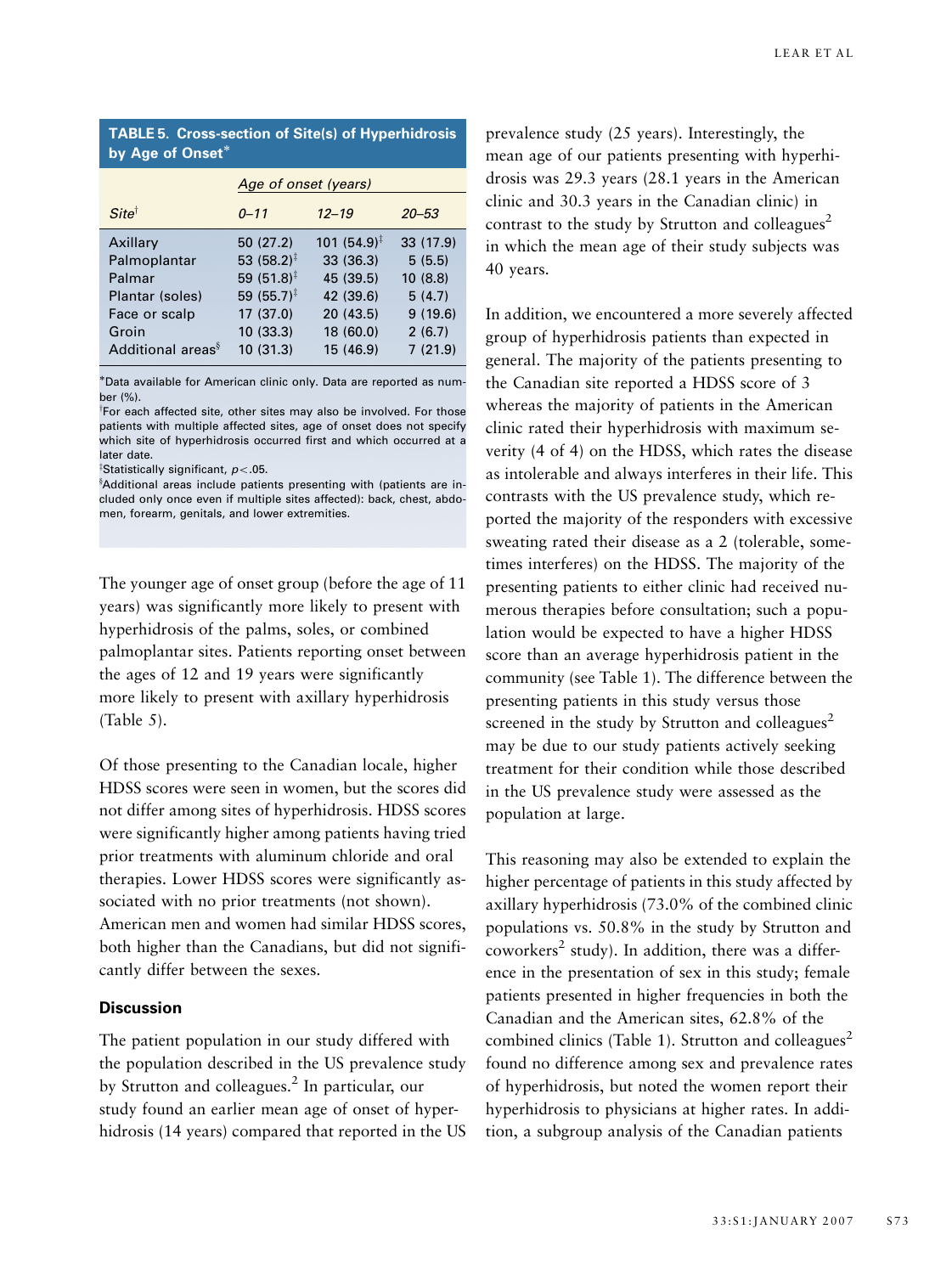revealed that the women had higher HDSS scores than men, indicating that they were more severely affected than males. In the study by Strutton and coworkers,<sup>2</sup> overall female HDSS scores are quite similar to those of men, making a fundamental difference in interpretation of hyperhidrosis severity between men and women unlikely. As such, our finding of such a difference in presentation may be reflected in the vast disparity between women and men in discussing their condition with a physician. Pursuing this suggestion leaves us to consider that there is some subset of the men affected by hyperhidrosis that have not been referred or sought treatment for their condition.

In light of this idea, this study found several differences between sexes among the other variables collected. One difference between men and women related to the affected site(s) of presentation. In Table 4, the analysis reveals that men were more likely to present with facial or scalp hyperhidrosis, or hyperhidrosis in "additional areas," such as the chest, back, or lower extremities, than were women. Facial and scalp hyperhidrosis in these men was aggravated significantly more frequently by food, heat, and exercise than hyperhidrosis of other sites. Although a full understanding of the pathophysiology of hyperhidrosis is lacking, there is evidence implicating a heightened sympathetic activity through the T2 and T3 ganglia resulting in palmar hyperhidro- $\sin^5$  To some extent, the degree of autonomic dysfunction can be quantified by the rate of rewarming of the hands after immersion in an ice bath, with a slower rate of rewarming being indicative of excessive sympathetic activity.<sup>9</sup> Further work has elucidated sex differences in these autonomic responses between men and women, with women showing slower baseline rewarming responses than men.<sup>10</sup> Although we did not find that more women presented with palmar hyperhidrosis in our population, there may be further sex differences in autonomic responses that predispose each sex to have a higher propensity to develop focal hyperhidrosis in certain sites, such as the facial hyperhidrosis more prevalent in men.

In the American clinic, although 47.5% of the patients were able to identify a relative with hyperhidrosis, 35.0% reported a negative family history and 17.5% reported not knowing their family history in regard to hyperhidrosis. Hyperhidrosis in family members may be underreported due to the social ramifications and efforts to conceal its presence by affected family members. American patients who reported an age of onset before 20 years of age were found to be more likely to have a positive family history of hyperhidrosis than those with a later age of onset. This analysis may be confounded, however, by the small number of patients reporting a later age of onset (39 patients) compared to those reporting an onset before the age of 20 (196 patients).

As was expected in this study, American patients stating an age of onset between 0 and 11 years were more likely to present with palmar, plantar, or palmoplantar hyperhidrosis, whereas those reporting an age of onset between 12 and 19 years were more likely to present with axillary hyperhidrosis (Table 5). Supporting this expectation of postpuberty onset of axillary hyperhidrosis, it was also noted that a postpuberty onset was more likely with patients presenting with axillary hyperhidrosis and hyperhidrosis isolated only to the axillae. To contrast, a prepuberty onset was found to be more likely of patients presenting with isolated palmoplantar hyperhidrosis.

In summary, this is the first large descriptive study of patients seeking diagnosis and treatment of hyperhidrosis, which has demonstrated novel findings. In contrast to those with excessive sweating in the community, patients seeking medical attention are severely affected by their condition. As previously reported, axillary hyperhidrosis accounts for the majority of bodily presentation sites. Despite past reports of no differences between men and women in regard to the prevalence of excessive sweating, our study found distinct differences between men and women in reference to facial or scalp hyperhidrosis and how often they seek medical care for their hyperhidrosis. There was a clear pattern in the body site affected by the hyperhidrosis